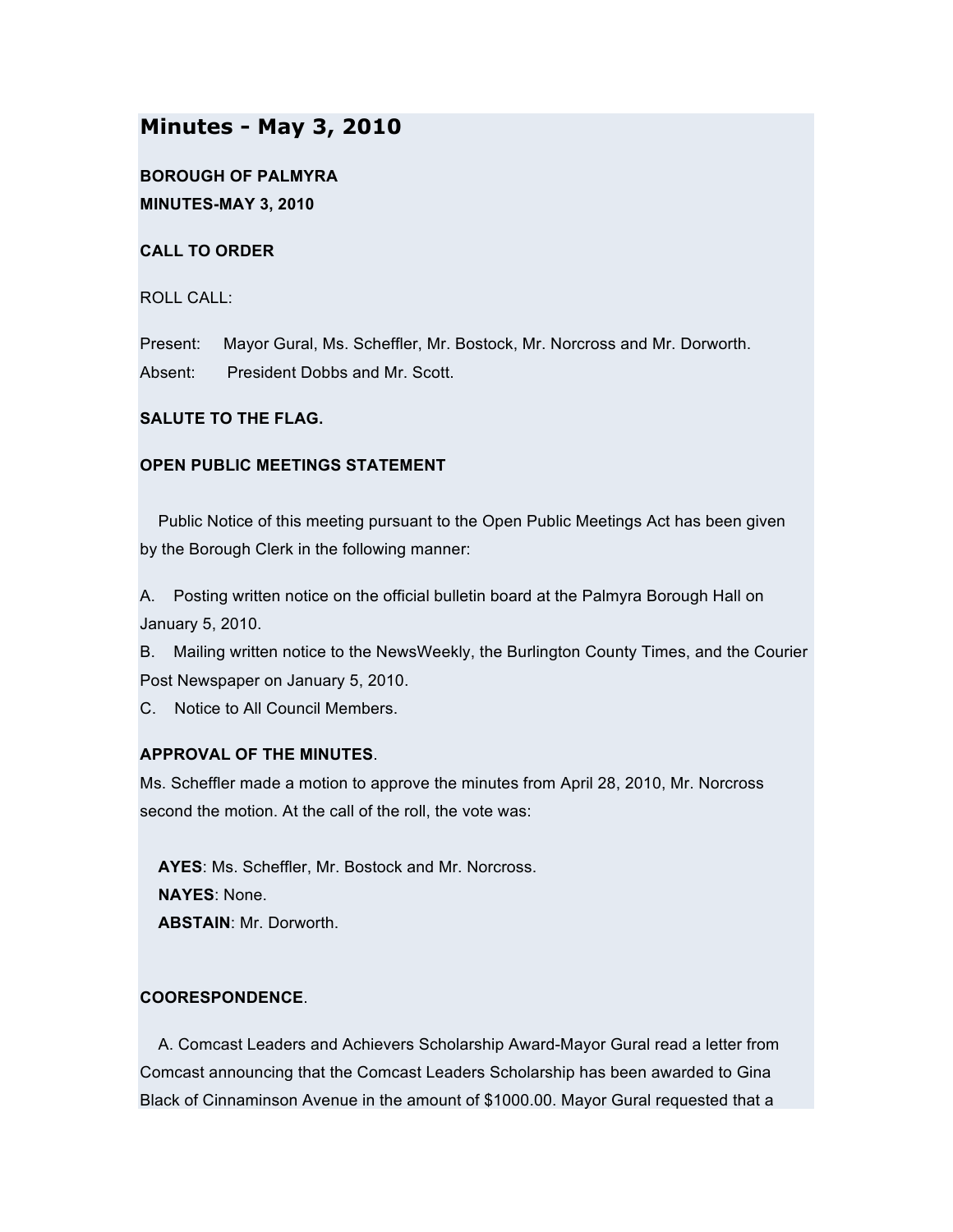certificate be prepared and sent to Comcast to be given to Ms. Black.

B. Student representative to council-Mayor Gural explained that Hannah Collins has been the student representative for the last two years and has done an excellent job. Ms. Collins introduced Steve Schwering as the new representative for next year. Master Schwering discussed that he will be a junior next year and is looking forward to representing the school.

### **OLD BUSINESS**.

A. Resolution 2010-67, Resolution Awarding Contract To Elite Landscaping For Legion Field Maintenance For The Period From April 15th to December 31, 2010. Mr. Norcross explained that this resolution was to maintain the fields during the season, two quotes were received and Elite came in the lowest. Mr. Norcross also explained that Land Engineering was recommending the award to Elite. Ms. Scheffler made a motion to approve the resolution, Mr. Norcross second the motion. At the call of the roll, the vote was:

**AYES**: Ms. Scheffler, Mr. Bostock and Mr. Norcross. **NAYES**: None. **ABSTAIN**: Mr. Dorworth.

#### **NEW BUSINESS.**

A. Resolution 2010-86, Resolution Revising The Compensation Package For The **Municipal** 

Court Judge For The Year 2010. Mr. Rosenberg informed council that he had spoken with Judge McCloskey and that he is willing to accept the same salary as last year and that the Judge is also going to waive the health care benefits and any health care opt outs for this year. Mr. Norcross made a motion to approve the resolution, Ms. Scheffler second the motion. At the call of the roll, the vote was:

**AYES**: Ms. Scheffler, Mr. Norcross and Mr. Dorworth. **NAYES**: Mr. Bostock.

B. Resolution 2010-87, Resolution Appointing Seasonal Employees To Work The Concession

Stand and Restrooms At Legion Field For The 2010 Season. Mr. Norcross discussed that the employees should be residents of Palmyra and that he is requesting for this resolution to be held until the next meeting.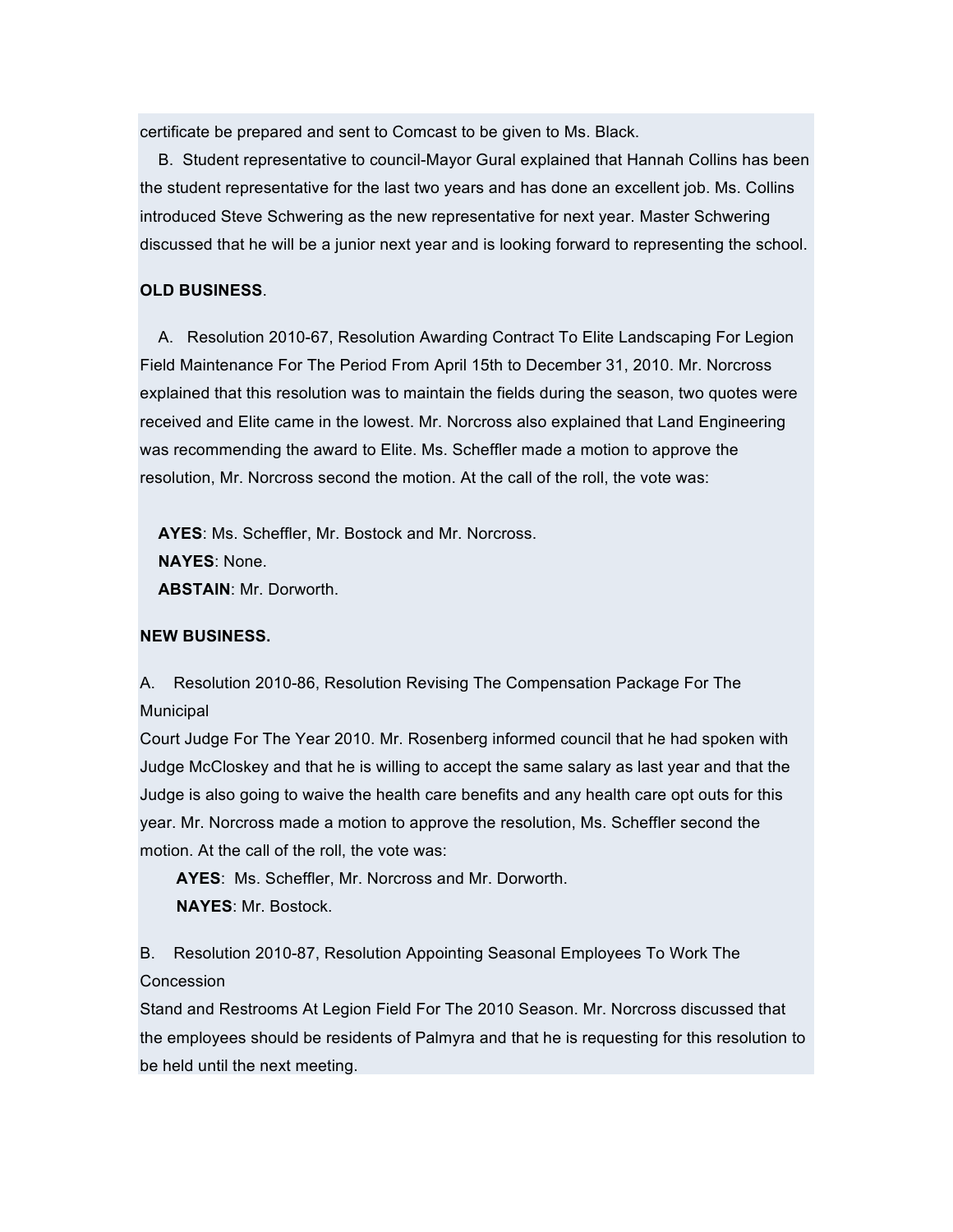C. Special Permit- Palmyra Cove Environmental Education Foundation(social affair). Mr. Dorworth made a motion to approve the permit, Mr. Norcross second the motion. All members present voted in favor of the motion.

D. Villanova Soccer Camp- Mr. Norcross explained that a soccer camp will be held from July 5th to July 9th. The cost will be \$150. per child except for Palmyra residents it will be \$100.00 a child. This year the camp will be for boys only from ages 11-14 and next year they hope to run the camp for boys and girls and an extra week for the younger children. Ms. Collins discussed that she thought it was an excellent idea for a summer activity. Master Steve Schwering discussed that a lot of soccer players will appreciate the camp. Ms. Scheffler made a motion to approve the use of Legion Field for the camp, Mr. Bostock second the motion. All members present voted in favor of the motion.

#### **DISCUSSION ITEMS**

A. Dates for discussion of Borough budget-Council decided to hold the next budget meeting on Saturday, May 15th at 8:30am.

B. Discussion on family leave-maternity leave-police department. Mr. Rosenberg recommend that this be discussed in executive session.

C. Discussion on Vendors Tax-Mr. Rosenberg will have something prepared for the redevelopment meeting.

D. Discussion on Yard Sales-Mayor Gural discussed that the Borough needs stronger language regulating yard sales. Mrs. Kilmer explained to council that she had written zoning violations for 503 Delaware Avenue for running a business on their front yard. The resident has had a yard sale out front for several days. Mrs. Kilmer explained that they were given a notice to appear in court also. Mayor Gural inquired if each day was a separate violation. Mrs. Kilmer replied that she can apply the fine for each day that the violation occurs. Mayor Gural requested that Mr. Rosenberg and Mrs. Kilmer work on the language for a yard sale ordinance. Ms. Scheffler discussed that she would like to see more than 2 yard sales to allow someone who is moving to hold one. Mr. Norcross discussed placing an extra provision in the ordinance for move outs.

E. Discussion on Health Care-buy-out. This was held until executive session due to personnel issues.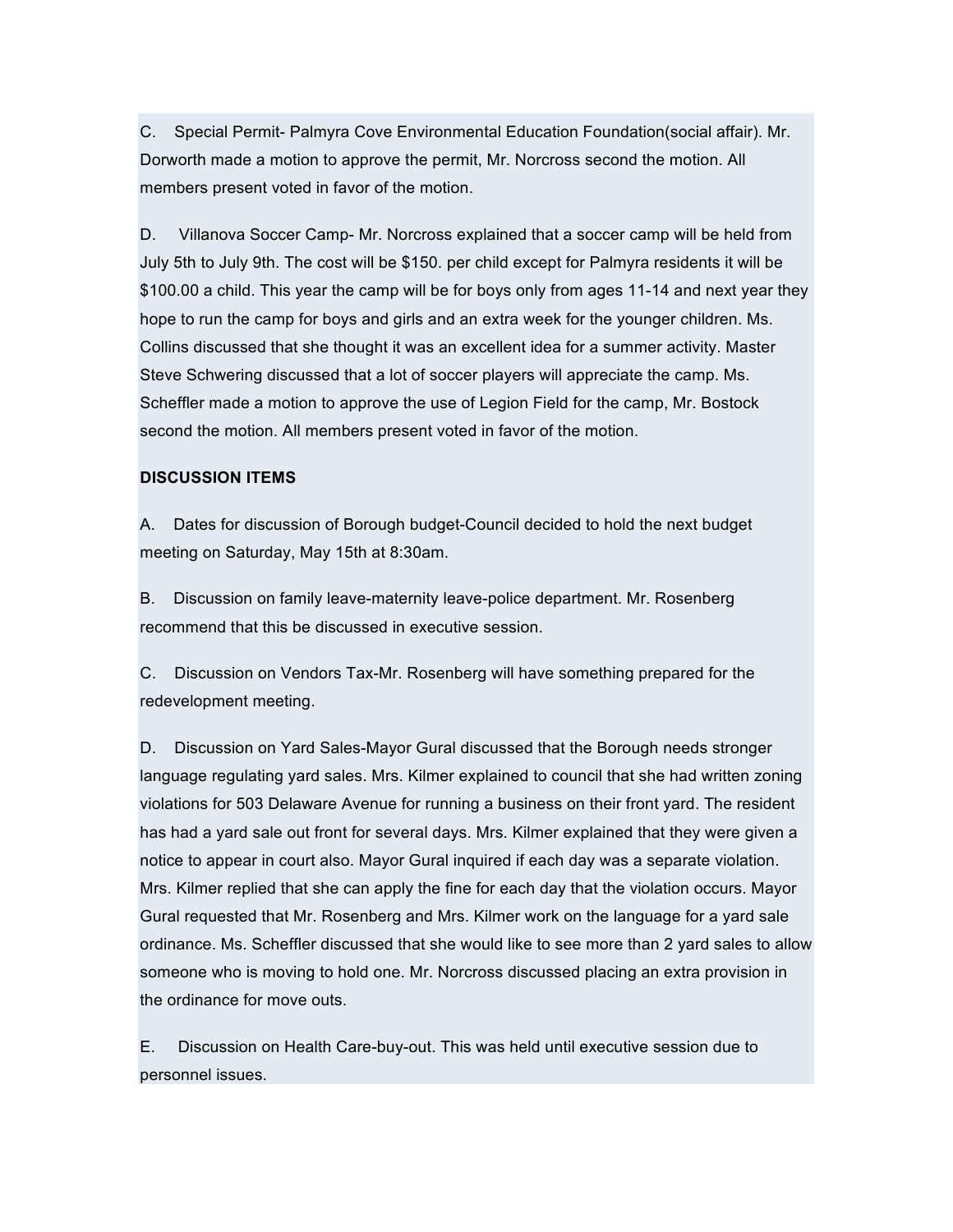F. Security System-police headquarters. Mr. Fox is working on obtaining bid information.

G. Cell Towers-Mr. Rosenberg recommend removing from the agenda as there is no new information to discuss.

H. Grant Management.-hold

I. Sidewalk repair ordinance-Ms. Scheffler will meet with Shade Tree Commission this month.

J. Four day work week-hold

K. Borough Lots.- Mr. Rosenberg explained council's various options with selling of the four Borough owned lots. Council can hold a public auction for everyone to bid on the lots, or they can sell them to the adjoining property owners. The appraisals have been completed and council can proceed. Mr. Bostock discussed that he would like to hold an auction, so as to get the best price. Mr. Norcross inquired if a public auction stills gives the adjoining property owners a chance to bid on the properties. Mr. Rosenberg explained that at the public auction anyone can bid on the lot and council can do it by open bidding or closed submitted bids. Ms. Scheffler discussed that the adjoining owners should have first right, since many of them maintain the lots.

#### **PUBLIC COMMENTS.**

Ms. Scheffler made a motion to open the public portion, Mr. Bostock second the motion. All members present voted in favor of the motion.

Mr. Mohamed-503 Delaware Avenue advised council that he had received a zoning violation from the Borough for there yard sales. Mrs. Kilmer had told them not to place signs on the trees and poles and they took them down. Mrs. Kilmer the next day told them they have too many signs on their property. Mr. Mohamed explained that he had talked to Mrs. Sheipe about the rules for a yard sales and that he was told to talk to zoning. Mr. Mohamed explained that he and his wife were just trying to figure out what was allowed and what was not allowed with yard sales. They also received a violation notice for a yard sale on Palmyra Day and other neighbors were holding them also. Mayor Gural explained that he had driven past their property and that they could not conduct a sale every day and that it looked like new items and not yard sale material. Mr. Mohamed informed council that his wife used to do a flea market and that there were some new items at the sale. Mayor Gural explained that it is not fair to the neighbors and that they are located in a residential area. Mr. Norcross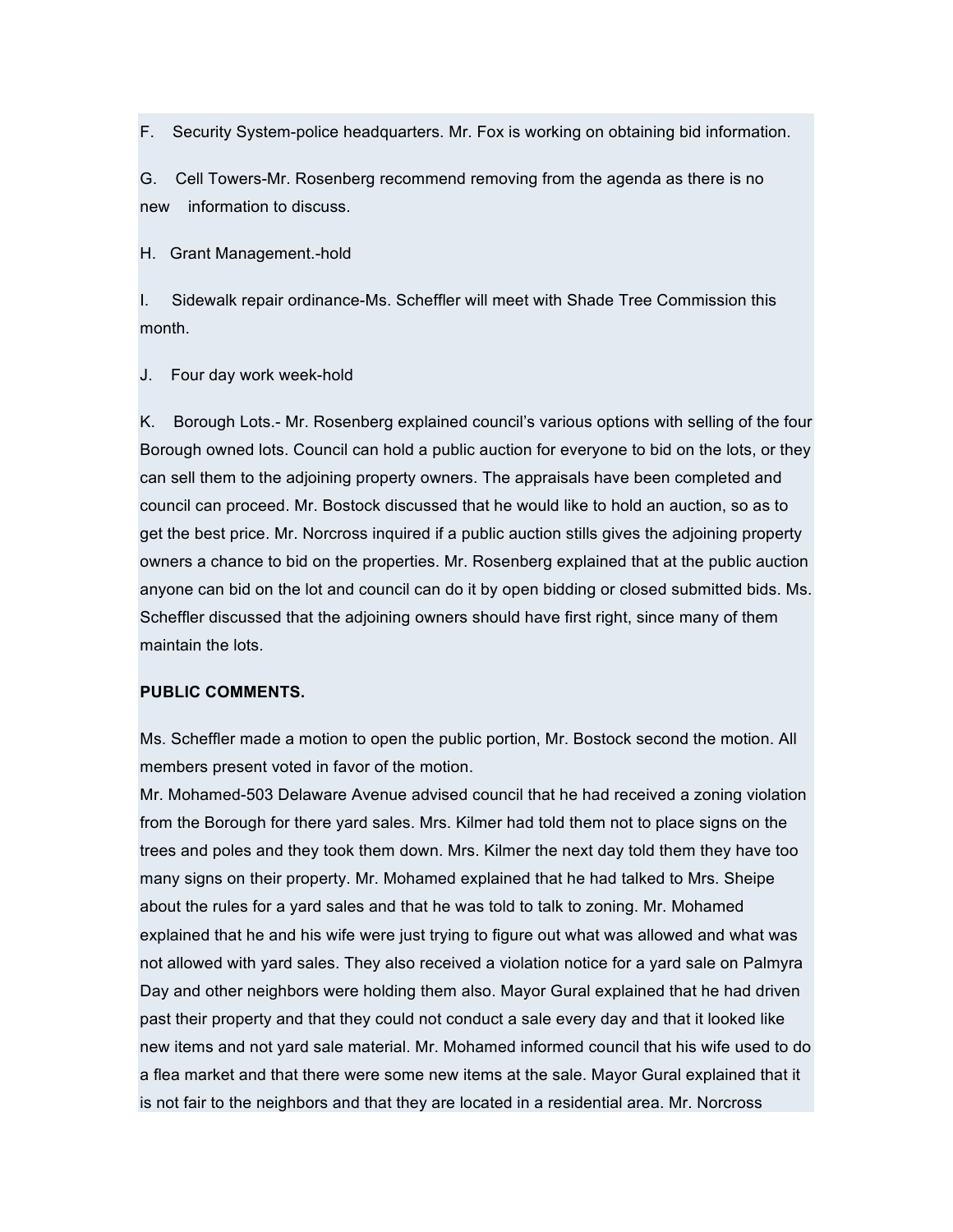discussed that they have been having sales every day and that it is an eyesore. Mrs. Kilmer explained that she went out on the 24th and served them with a violation and again on the 26th and the 30th. Mr. Rosenberg advised council that they should not comment on the violation or summons since the matter was listed in court. Mr. Mohamed explained that they just want to know the rules for holding a yard sale.

Terri-Tacony Circle-inquired about the school budget. Mayor Gural explained that there have been two meetings with members of the school and school board members along with CFO Linda Lewis, Councilmember Scheffler, Robert Stewart, auditor and himself. Mayor Gural explained that they are looking at every option and reviewing all of the documents with staff and line items in the budget. The council has to take action by May 19th. Terri inquired about shared services with the school? Mayor Gural replied that there is not enough shared services, but the Borough and school do share a custodian, and supplies. Mayor Gural discussed that the public works department for the Borough cuts the grass and plows the streets when it snows and that council is always open to suggestions for shared services. Mr. Dorworth discussed that the Governor has made it clear that shared services should be a priority and that home rule is hard to give up, but that someone has to start somewhere. Mayor Gural explained that the Borough had looked at consolidation of the police department, but it was not feasible. Mrs. Russell-discussed the article in the Burlington County Times about sharing services with Beverly. Mrs. Russell discussed that she would prefer to share school services with Riverton or Cinnaminson that is closer. Mayor Gural replied that he was disappointed to read the article in the newspaper and had been told the information was confidential. Mrs. Russell explained that she also was under the impression that the school board had been told it was confidential. Mrs. Robinson-Leconey Ave. inquired on the failed budget process and if the school board has to follow council's recommendations? Mayor Gural explained that the process is not clear and that council can recommend cuts on the school budget with a dollar amount, the school board can follow council recommendations or cut something else, but they have to cut the dollar amount set. It is upto the board to decide where the cuts come from. The school board can also appeal the decision of council to the Commissioner of Education to reinstate the cuts. Mrs. Robinson discussed that if council does not have full power to cut the budget, than something is wrong with the process. Mrs. Robinson informed council that nothing was cut from the administration, but yet the instructional staff was being cut. Mayor Gural discussed that the voters said no to the budget and he is under the impression that 9 teachers and 3 assistant staff are to be cut. Council cannot tell the board to reinstate the teachers. Mayor Gural discussed that the teachers are an important part of an education. Mrs. Robinson discussed that the voter's only recourse is to vote on the members of the school board. Mayor Gural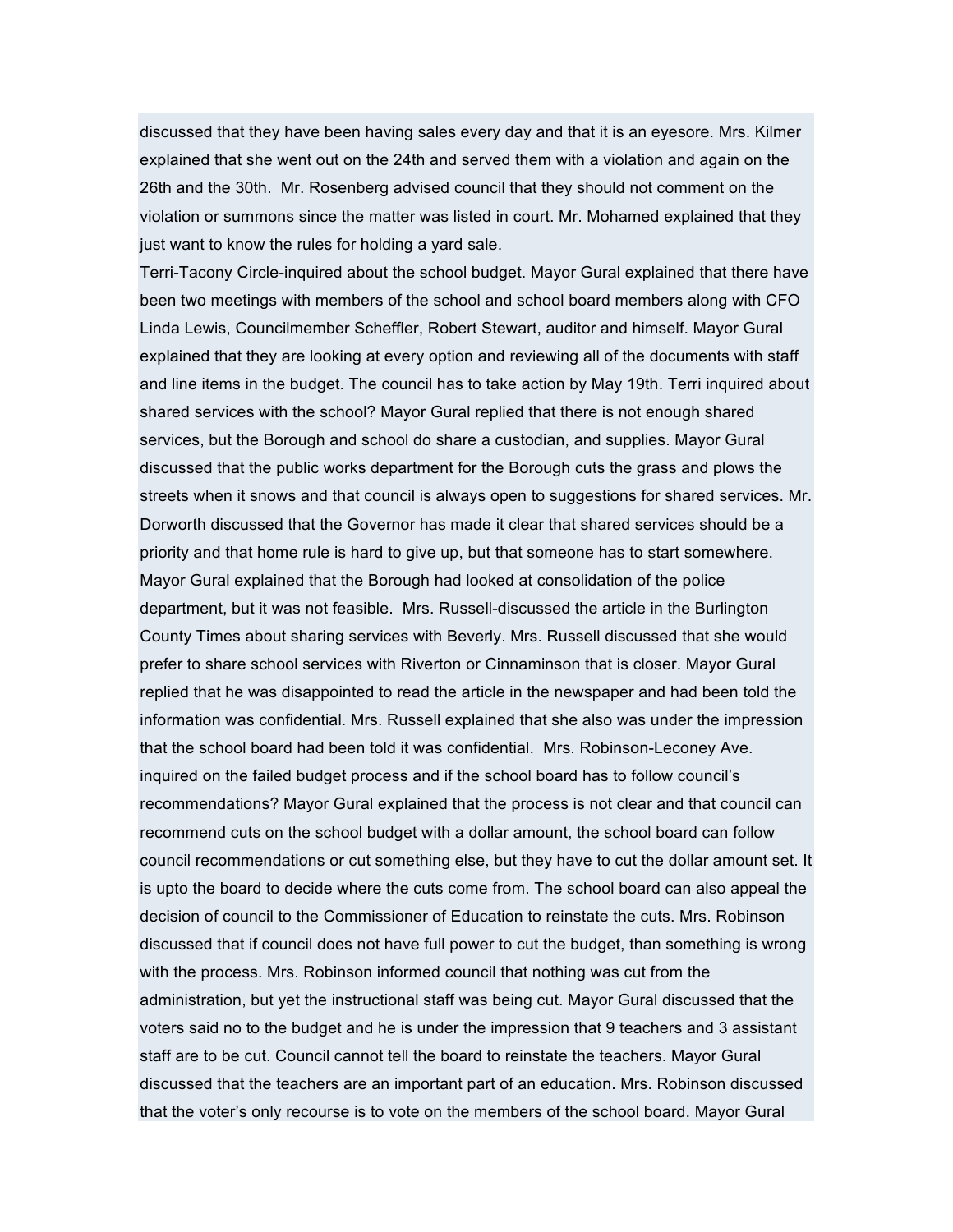explained that council takes their positions very seriously and has a lot of information to review for the school budget. Terri-inquired if council is allowed to inform the public of their decision on the budget cuts? Mayor Gural explained that it will be in writing and council will vote on the decision. It will be made available to the public. Mrs. Brett-inquired if the meeting was open to the general public for the budget decision. Mayor Gural explained that council will hold the discussion at the open meeting on May 10th at 7pm. Mrs. Brett discussed that there was negotiations to freeze salaries and that the school needs to get rid of an administrator and return teachers. The clubs in the middle school have already been cut and also the middle school sports. The students will hang out on the streets and many of the students need the clubs to keep them busy. Ms. Ceno-Cleveland Avenue discussed that the children of the school are being shown that they do not count and that their teachers do not count. The administration is one sided and everyone needs to look at theirselves and decide if they are there for the children. Ms. Collins-student representative discussed that will all of the schools cutting the clubs, it has crushed a lot of the students. The students are mad at the administration for taking away the clubs and that leadership activities are one of the assets obtained from the clubs. Ms. Collins explained that many students use the club activities on their college resumes. Ms. Collins suggested that everyone call the Governor's office and contact their representatives to express their opinion. Mayor Gural thanked Ms. Collins for taking her position so serious. Mrs. Brett discussed that the budget is not passed yet and the students should not be silent on their opinions. Mr. Bostock-Memorial Avenue discussed that he has worked on both sides of the unions and that the Governor has decided to pick on the little people in the state. The state needs to get rid of the top heavy employees and that council does its best but needs money from the state. Mrs. Brett inquired when the council and school board are looking at cuts in administration does tenure affect the decisions. Mayor Gural explained that would be a question for the school board. Mrs. Brett explained that two years ago there was a school board meeting about the opportunity to stay with Beverly and that residents spoke for hours to rescind the decision. Mrs. Brett explained that Beverly was switching superintendents at that time and looking for the business administrator to take over the K-8, but the board voted no. Mayor Gural discussed that he was not there at the vote, but that all improvements to the school are part of Palmyra's taxpayer's bill. Mrs. Brett inquired about shared services with Riverton. Mayor Gural explained that the Board of Education would have to make that decision. Mr. Schwering-Garfield Avenue informed council that the Palmyra Festival Day was a success and that it was very well run by a small group of people. This was the 15th year and it is a positive thing to keep going. Mayor Gural thanked everyone involved for a fantastic job.